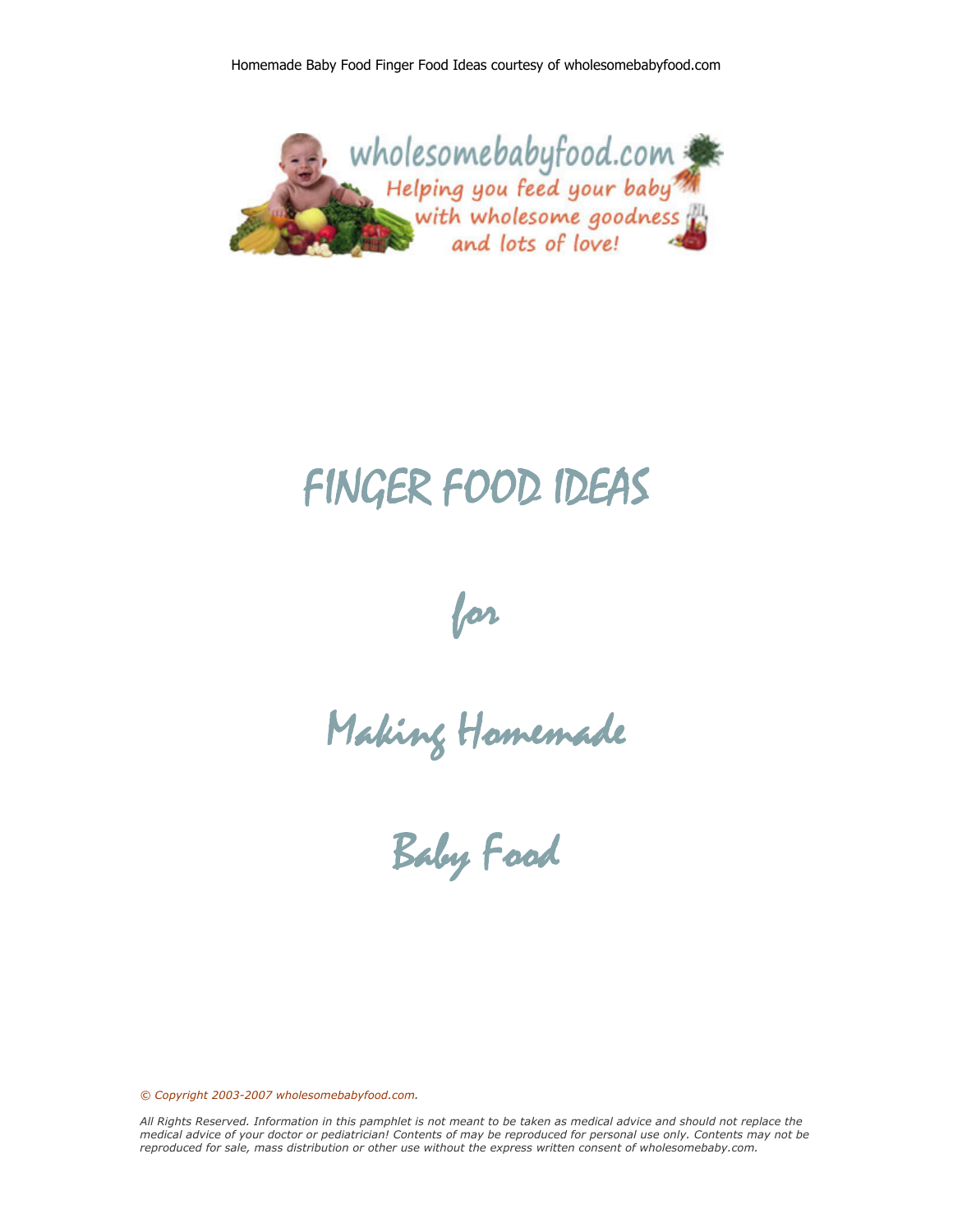Homemade **Baby Finger Foods** 

**and Self-Feeding Food Ideas**

These homemade baby finger food ideas are healthy to make and easy for baby to eat. Baby finger food does not have to come from a box of cereal or a tube of puffs! Try these healthy baby finger food ideas and encourage your baby to self-feed.

Please keep in mind that your baby should only be offered finger foods that are soft, easily mashed and age appropriate!

Read our **tips and hints for offering your baby finger foods** and learn about the developmental readiness needed for your baby to enjoy baby finger foods!

**HINT:** Grind up cheerios, graham crackers, wheat germ etc.. into a fine powder and coat the food bits for easier pick-up!

#### **FRUITS** - be sure to take out seeds!

Fruits make great baby finger foods! Colourful and highly nutritious, small soft bits of fruit will have your baby's fingers pinching away for hours!

- soft baked peaches diced
- small dices of ripe banana
- small bits of ripe mango
- dices of ripe pears
- small dices of melon
- small bits of avocado
- squished blueberries
- kiwi diced small (seeds should be ok for baby over 10 months old)
- small dices of mixed fruits for a "finger fruit salad

#### *© Copyright 2003-2007 wholesomebabyfood.com.*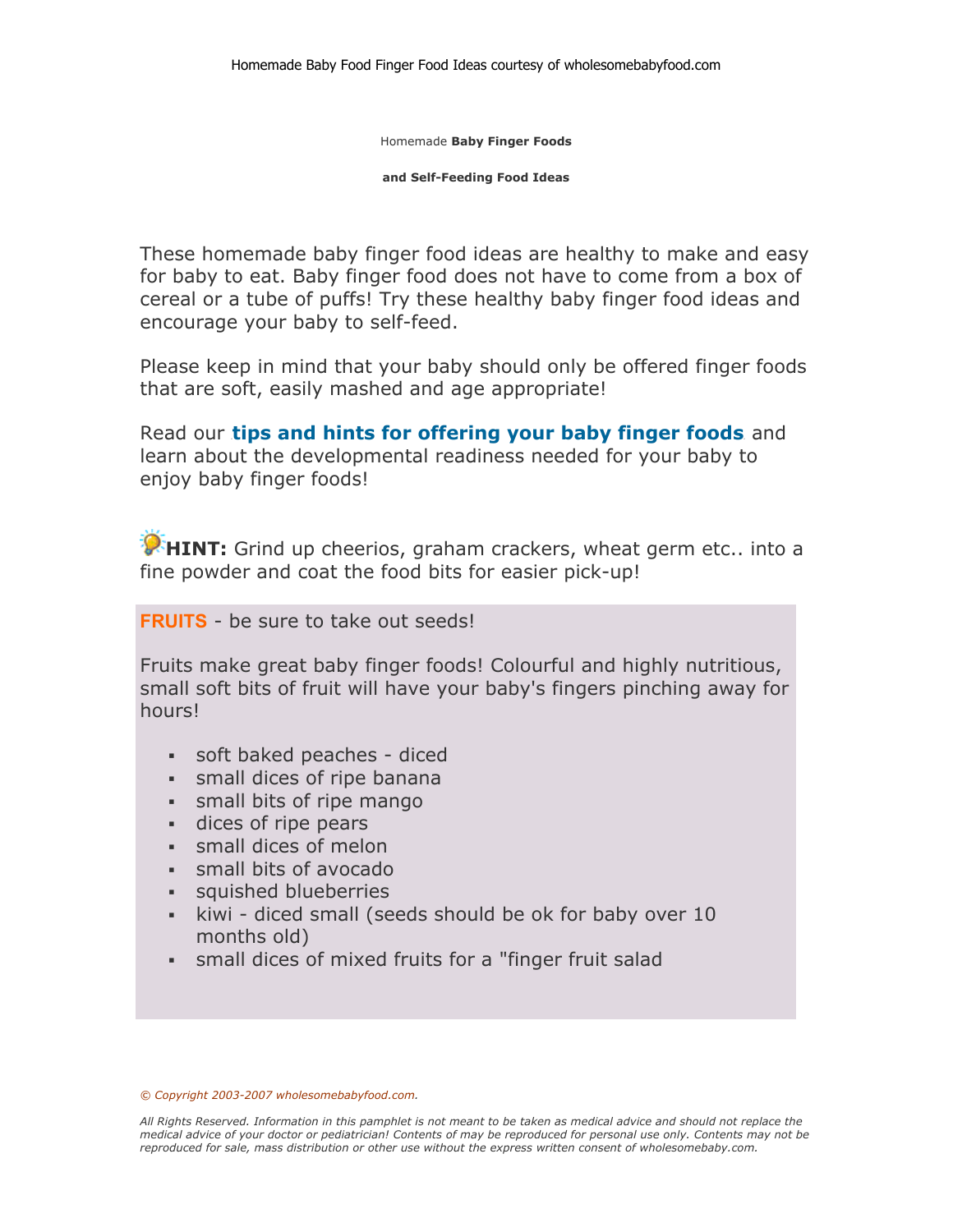**VEGGIES** - make sure veggies are cooked soft and de-seeded as needed!

Like Fruits, Veggies make great baby finger foods!

- soft baked sweet potato dices or sweet potato fries (see below for recipe)
- soft baked white potato dices
- small dices of soft cooked carrots
- **show Small dices of soft cooked peas**
- small dices of soft cooked broccoli
- **small bits of soft cooked green beans**
- small bits of soft baked butternut or acorn squash
- small dices of soft cooked veggies mixed for a "veggie finger medley"

# **OTHER FINGER FOOD IDEAS**

- tofu cubes "dusted" and diced into tiny cubes
- soft cooked pasta (ditalini or cut up rotini)
- small bits of soft cheeses **Read about Introducing Cheese to Your Baby**
- small dices or shreds of soft cooked chicken, beef or turkey
- cereals such as Multi-Grain Cheerios or Oatie-Os
- petite toast points with a fruit puree spread or thin cream cheese

# **Apple Turkey Loaf/Sticks added 08 August 07**

Ingredients 1 lb ground turkey 1 whole egg or 2 egg yolks, beaten 1/2 cup pureed carrots 1/4 cup applesauce

*© Copyright 2003-2007 wholesomebabyfood.com.*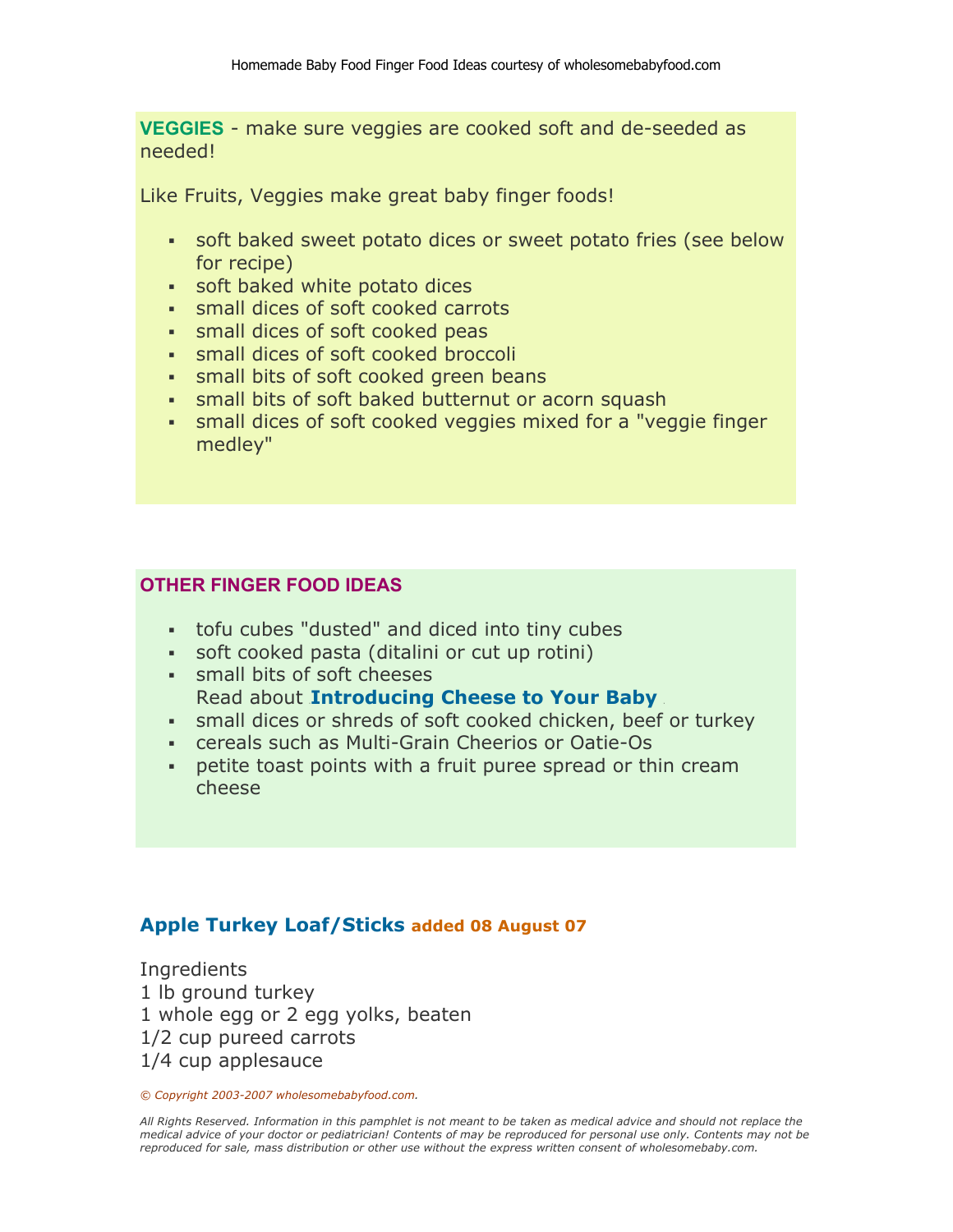1/4 cup unprocessed natural wheat or oat bran 1/4 cup bread crumbs pinch of basil pinch of garlic powder

Place ground turkey in a large mixing bowl. Add the egg/yolk, carrots, applesauce, spices, bread crumbs and bran. Mix well - If this mixture appears too dry, add more carrots or

applesauce. If this mixture appears too wet, add more bran and/or bread crumbs

Place mix into a lightly oiled (olive oil) loaf pan Bake at 350F for approx. 45 minutes or until an inserted knife comes out clean. You may wish to cover with foil to prevent the top from burning

When finished baking and cooled, remove loaf from pan and slice as you would for bread. Break into small bits for finger feeding or Mash or chop gently

This recipe may also be made into "Turkey Sticks" for Toddlers and older babies who are able to handle more textured/chunky finger foods.

## **Variations:**

Cook the ground turkey separately, add the other ingredients and puree

# **Tofu Finger Cubes**

1 Package Firm Tofu (we love Nasoya) Crushed/Powdered Cereal, Crackers, Granola or Wheat Germ

Slice tofu into small cubes that are manageable for your baby. Toss tofu in a Ziploc bag with crushed Cheerios, crushed graham crackers or crushed granola

Close bag and toss to thoroughly coat tofu cubes – serve as finger food for snack or as protein source at a meal.

*© Copyright 2003-2007 wholesomebabyfood.com.*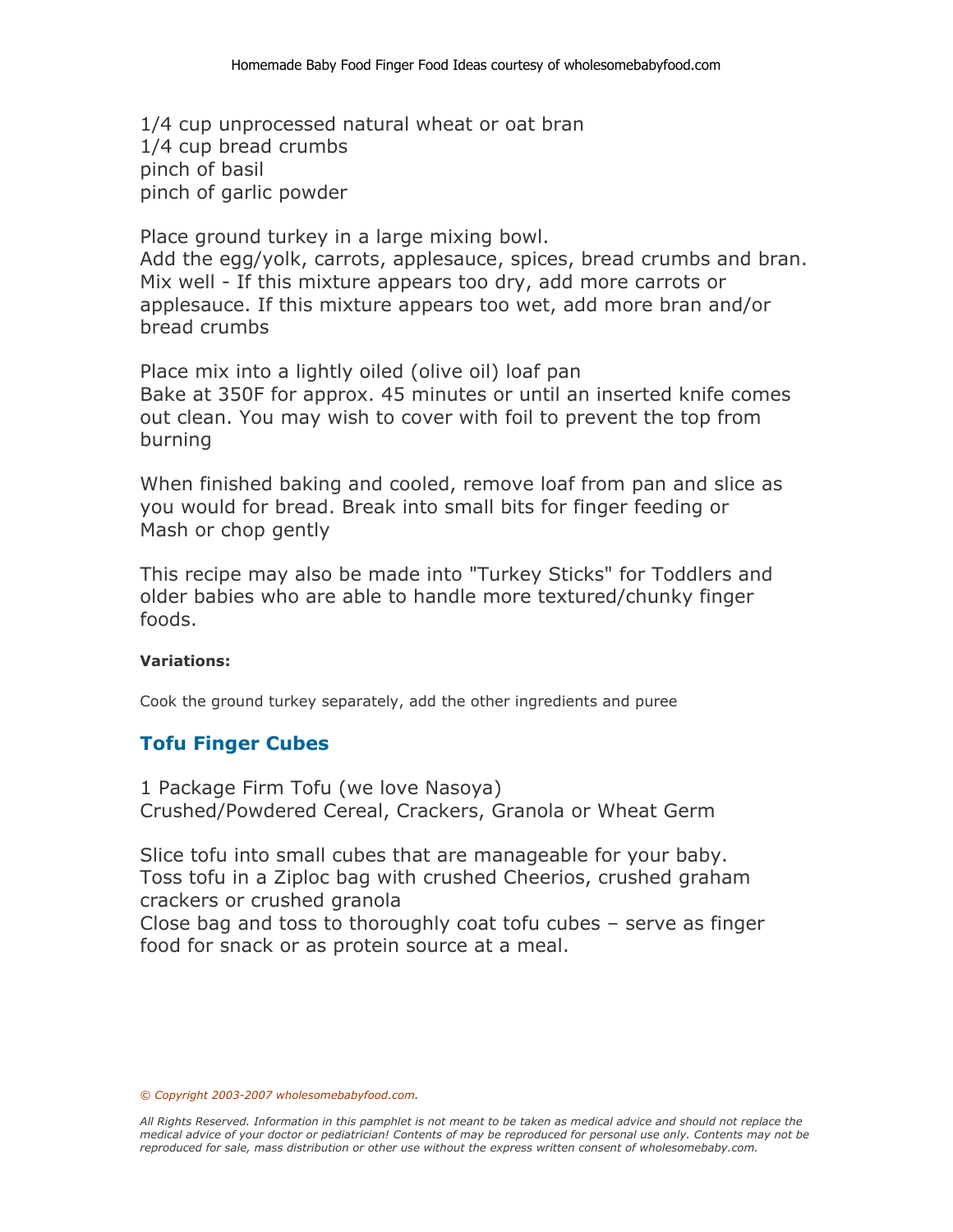# **Tofu Nuggets added 08 August 07**

- 1 package firm tofu
- 1/4 cup flour (more or less)
- 2 egg yolks
- 1 cup fine dry bread or cracker crumbs (mixtures are fun)
- 1 teaspoon garlic powder
- 1 teaspoon paprika
- 1 dash or a few grinds of pepper

Cut tofu into your favorite configuration (my toddler likes fingers). Spread flour on a small plate or flat dish. Beat egg yolks in a shallow dish. Mix remaining ingredients in shallow dish.

Coat each piece of tofu in the flour to cover, then into the egg, then crumbs, and then to the rack. Chilling will help to set the coating, but you can just bake right away. Bake at 350 degrees F for 15-20 minutes until crisp. Serve with a dipping sauce such as pureed sweet potato or pureed peaches!

# **Sweet Potato Fries**

Preheat oven to 400 degrees(F)

Scrub sweet potatoes (approx 6 medium/large ones) clean and/or peel them if baby cannot handle the skins.

Cut into sizes that will suit your needs or, cut into strips that you may then cut down after baking

In a large bowl, add about 1/4 cup of olive oil. To this you may add cinnamon, ginger, a pinch of brown sugar, etc.. (I add cinnamon and sometimes a bit of brown sugar).

Toss the cut up sweet potatoes into the bowl and stir so that the potatoes are drenched with the olive oil mix.

Dump mixture onto a baking sheet and drizzle the remaining olive oil in the bowl over the potatoes on the baking sheet. Stir and swirl the potatoes on the baking sheet before placing in oven. Bake for approx 30-45minutes or until tender.

The skins may become crispy but the actual potato "meat" will not. They will be a bit mushy like. These will not look or bake up like regular white potato French Fries so don't be alarmed!

*<sup>©</sup> Copyright 2003-2007 wholesomebabyfood.com.*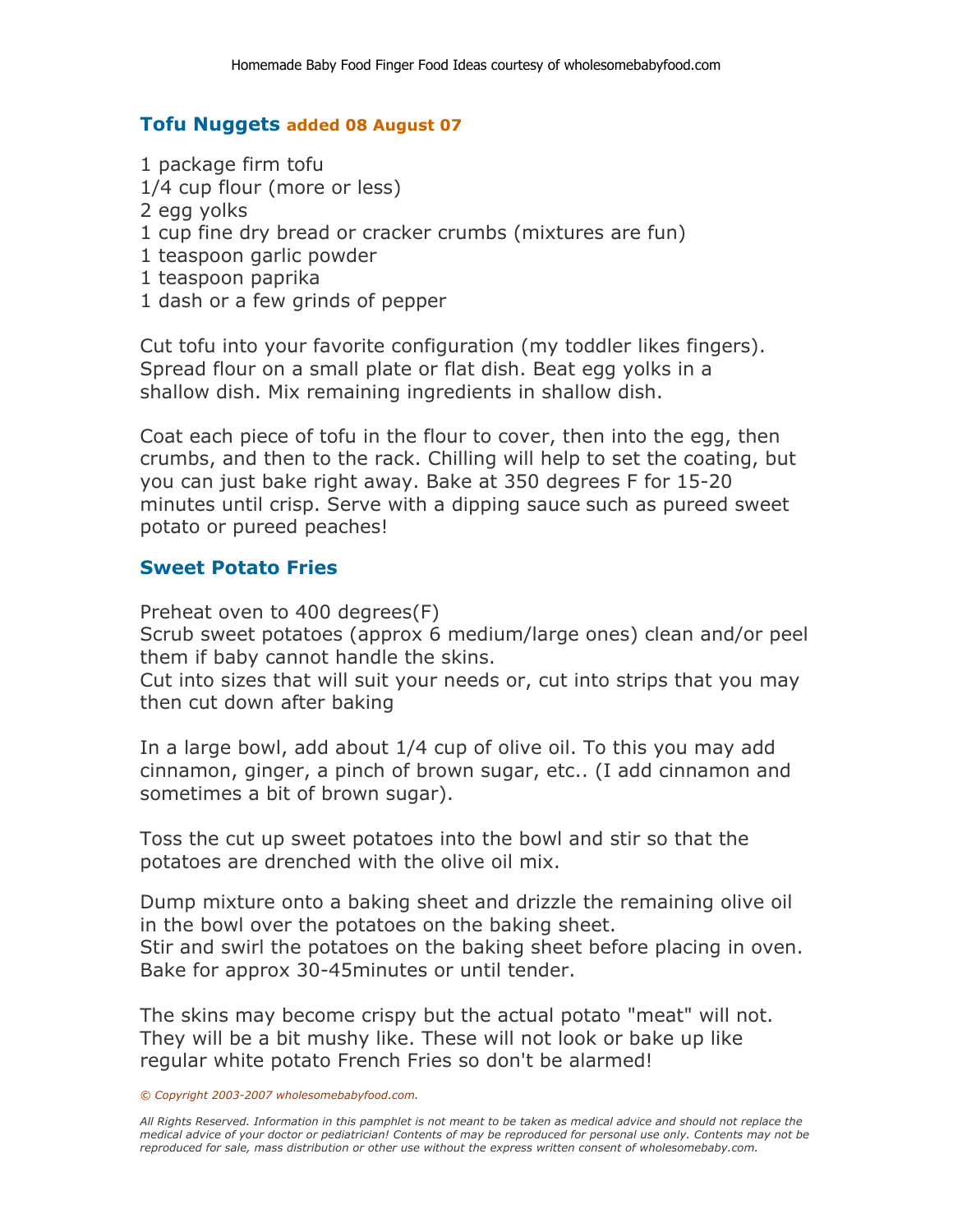This is the basic way to do Sweet Potato Fries and you can improvise as much as you want

# **Broccoli & Cheddar Cheese Nuggets (10 months+)**

1 16-oz Package frozen broccoli, **cooked**, drained, and chopped

1 cup Seasoned bread crumbs (you could try using baby cereal if you want, we know it works well with "baby meatballs")

1 ½ cups Shredded cheddar cheese (please use real cheese and not a "processed cheese food" product. Try tomato & basil cheddar!)

3 Large eggs or 5 egg yolks - *Most pediatricians say it's ok to use whole egg in a baked good when baby is over 8-9 months old without allergies. We would recommend that you substitute 5 egg yolks for the whole eggs if serving this to those under 1 yr. Ask YOUR pediatrician!*

Heat oven to 375

- 1. Lightly coat a baking sheet with olive oil and set aside.
- 2. Combine all remaining ingredients and mix well.

\*Add seasonings if you like - garlic powder, pepper, extra basil & oregano for example. Add a fruit or veggie puree to substitute for the eggs if desired.

3. Shape mixture into nuggets or fun shapes such as squares or squigglies etc..and place on baking tray. Bake for 20 to 25 minutes, turn nuggets over after 15 minutes. Serve warm

Suitable for those who have had the ingredients and for those who can handle texture and mash foods with their gums. Great for Moms & Dad too!

## **Banana Pancakes**

*(courtesy of Elaine)*

Slice bananas thinly Coat with pancake batter

Lightly fry in pan until golden brown Serve as Baby Finger Foods for snack or at breakfast time

#### *© Copyright 2003-2007 wholesomebabyfood.com.*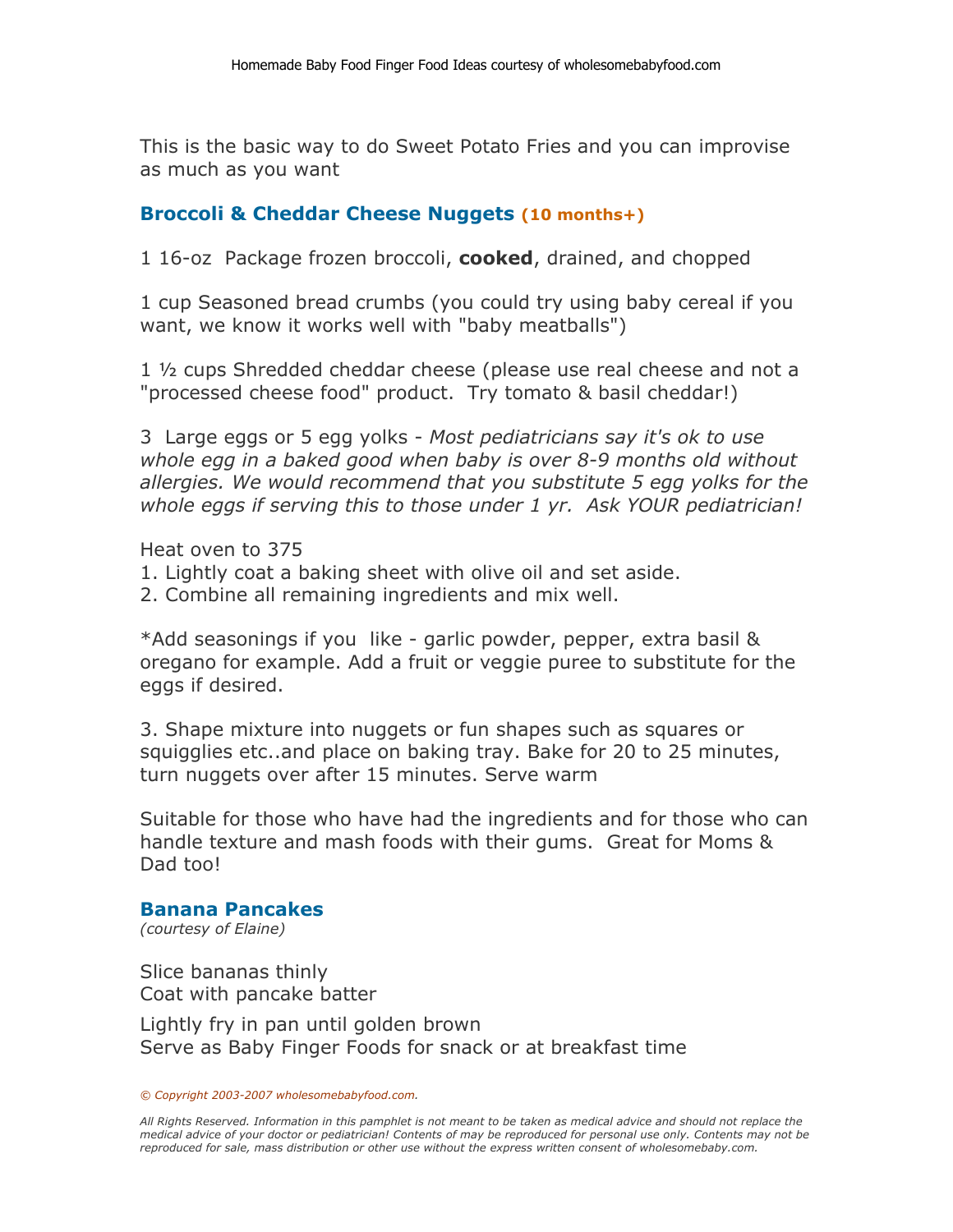#### **Easy Brazilian Fried Bananas**

(you may use plantains as well)

Peel a banana and slice it in half; lengthwise. Add 1tbs of butter to a small frying pan and melt butter. Place banana "inside" side down in butter in the pan. Fry for approx. 5 minutes then turn over gently (bananas get very soft and may break apart)

Fry for 5 more minutes until both sides turn a golden brown Sprinkle with cinnamon and sugar (or leave out the sugar and just sprinkle with a bit of cinnamon) Remove from pan and serve warm

If appropriate for your baby's age/stage, you may also sauté onion, and tomato and add banana/plantain for frying to this dish for a Caribbean flair - just leave out the cinnamon/sugar!

#### **WonTon Snacks\***

Age: 10-12 months and up.

Buy wonton wrappers and fill them with various things:

- **•** banana & cream cheese, wrapped them shut, brushed with butter and dusted with date sugar.
- Broccoli & cheddar, wrapped & lightly fried them...extra yum!
- Eggplant & ricotta, wrapped and baked as the banana/cream cheese ones above.
- Use your imagination and your child's favorite foods as fillings!

 \*These may be fried or baked. For those that may not be able to handle harder/rougher textures, these do not need to be cooked until crisp as a typical wonton would. Bake at 350F for about 15 minutes YUM!!

## **Applesauce or Fruited Gel Squares** (10mos and up)

1/8 tsp cinnamon (optional) 1 cup unsweetened applesauce (or add thin dices of banana, peach, pear, grapes, blueberry etc) 2 cups apple juice 3 small packages unflavored gelatin

In a small bowl, mix cinnamon into applesauce and set aside.

Pour 1 cup cold apple juice in 8x8 pan and sprinkle gelatin on top. Heat remaining 1 cup of apple juice in the microwave for 3 minutes or until boiling.

Stir boiling juice into the gelatin and cold apple juice. Stir in applesauce. Refrigerate for 1/2 hour and then stir to keep applesauce evenly distributed. If you do not stir when in the fridge, the applesauce settles to the bottom, but it still tastes great! Refrigerate for an additional 2 1/2 hours or until firm. Cut into squares with a knife, or use cookie cutters to cut into shapes, and serve. *© Copyright 2003-2007 wholesomebabyfood.com.*